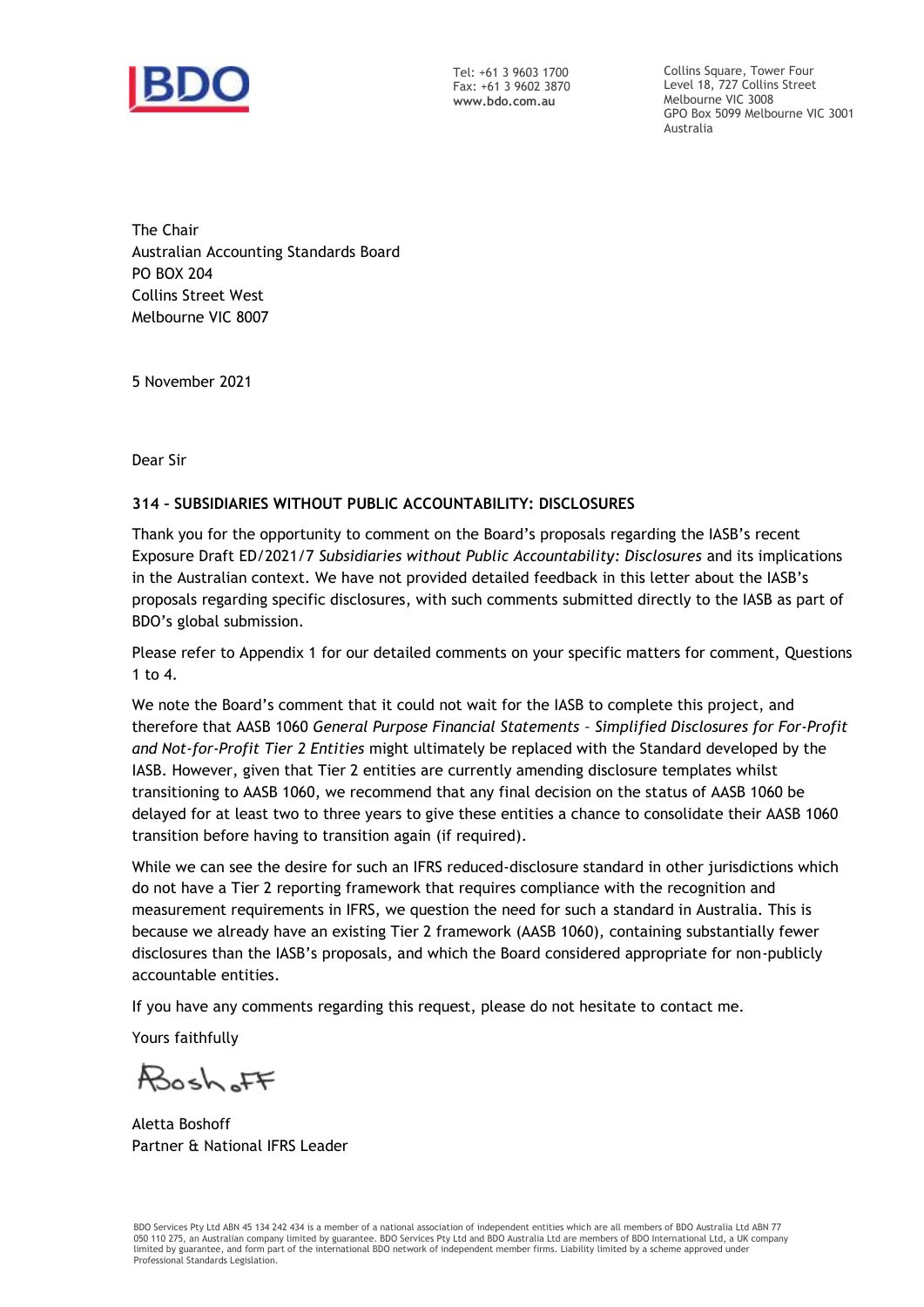

# **APPENDIX 1 – Specific matters for comment**

#### **Question 1**

Whether a resulting IFRS Standard should be issued by the AASB as an additional reduced-disclosure Standard for eligible subsidiaries or for all Tier 2 entities, or to replace AASB 1060 for all Tier 2 entities?

#### **BDO Comment:**

This question appears to be asking which of the following options we consider most preferable:

- 1. The resulting IFRS Standard should be issued as an **additional** reduced-disclosure Standard for **eligible entities**
- 2. The resulting IFRS Standard should be issued by the AASB as an **additiona**l reduced-disclosure Standard for **all Tier 2 entities**, or
- 3. The resulting IFRS Standard should **replace AASB 1060** for all Tier 2 entities

However, there is also a fourth option to be considered, i.e. not issuing the resulting IFRS Standard in Australia at all.

We have summarised the advantages and disadvantages of each of these four options below.

At the time of writing, Tier 2 entities are still in the process of transitioning to general-purpose financial statements, either by scaling up their special purpose financial statements, or by transitioning from the Reduced Disclosures. Our preferred approach would be for the Board to 'wait and see' how the transition to AASB 1060 proceeds in the next two to three years before requiring Tier 2 entities to transition again within a short period of time.

As we do not favour having two reduced-disclosure reporting standards in Australia, we acknowledge that Option 3 is likely to be the most feasible, albeit resulting in more disclosures than currently required for Tier 2 entities, and acknowledging the need to expand the scope to include all Tier 2 entities.

## **Option 1 - The resulting IFRS Standard should be issued as an additional reduced-disclosure Standard for eligible entities**

The main advantage of this option is that Australian eligible subsidiaries will be able use the same reduced-disclosure template when preparing financial statements as other eligible overseas subsidiaries of an overseas parent that prepares IFRS financial statements for public use. This could provide significant cost and time savings by not having to create a bespoke disclosure template to comply with Simplified Disclosures in Australia.

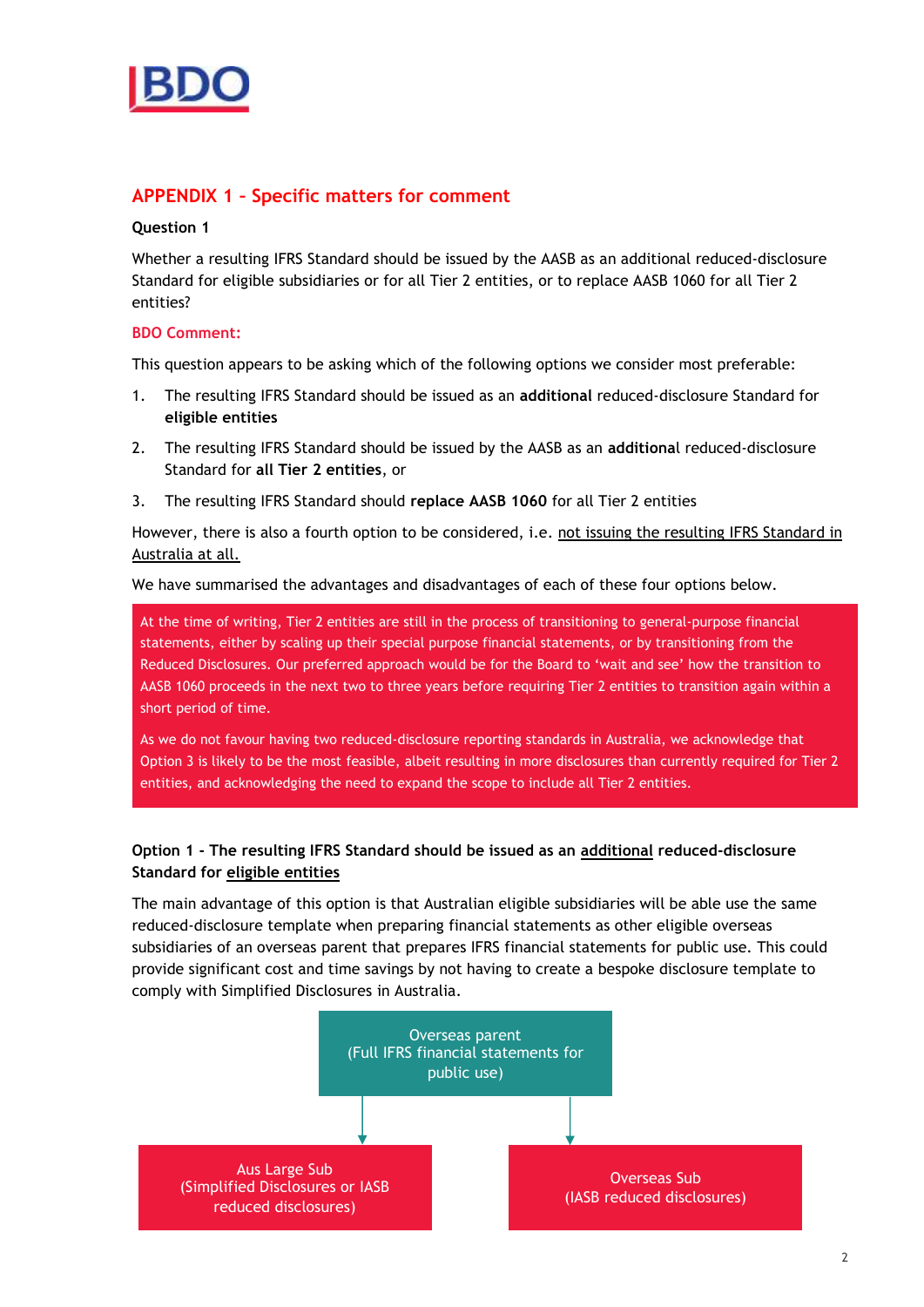

Another advantage is that standalone Australian Tier 2 entities or groups will still be able to apply Simplified Disclosures, which would sit alongside the resulting IFRS Standard as a second reduceddisclosure standard.

The disadvantages of having the resulting IFRS Standard as an additional reduced-disclosure Standard in Australia include:

- The Board having to maintain more than one reduced-disclosure standard, particularly if additional Australian-specific disclosures are added to the resulting IFRS Standard (e.g. for audit fees, imputation credits, etc.)
- Additional time and costs associated with keeping auditors and preparers up to date with the requirements of two disclosure frameworks
- Additional time and costs to maintain two sets of disclosure checklists for the two disclosure frameworks.

## **Option 2 - The resulting IFRS Standard should be issued as an additional reduced-disclosure Standard for all Tier 2 entities**

We do not think this is a necessary option. As noted in Option 1 above, the benefit of having the resulting IFRS Standard in addition to Simplified Disclosures is that:

- Eligible Australian subsidiaries can choose to apply the IFRS reduced disclosures, and
- Ineligible Australian subsidiaries still apply reduced disclosures by applying AASB 1060 (refer diagram below).



Option 2 would allow ineligible subsidiaries to apply the IFRS reduced disclosures, which would be inconsistent with application in other jurisdictions.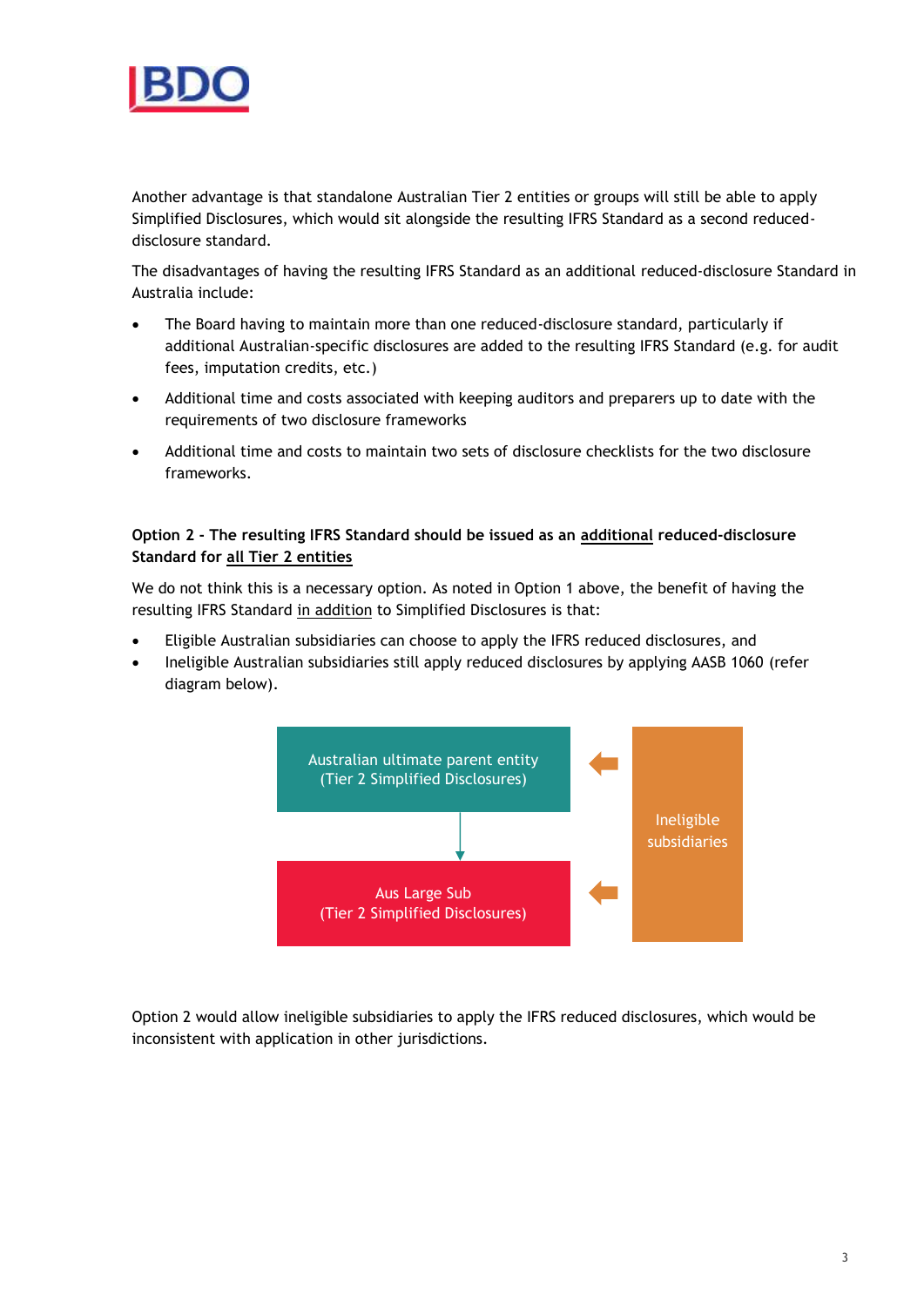

## **Option 3 - The resulting IFRS Standard should replace AASB 1060 for all Tier 2 entities**

Advantages of replacing AASB 1060 with the resulting IFRS Standard include:

- The Board would only be maintaining one reduced-disclosure standard, and
- That standard would be IFRS compliant (ED 314, paragraph 110), although we are uncertain of the necessity for Tier 2 entities to be IFRS compliant.

However, major disadvantages would be:

- Entities that have adopted Simplified Disclosures will need to transition to the resulting IFRS reduced-disclosure standard, requiring extensive additional disclosure in areas such as business combinations, non-current assets held for sale, E&E assets, financial instruments, unconsolidated subsidiaries, share-based payments and fair values. In addition, there is no option for the shortform Statement of Income and retained Earnings as exists under Simplified Disclosures, and
- Ineligible subsidiaries (as shown in the Examples below) would not be able to prepare Tier 2 financial statements at all (i.e. they would have to prepare Tier 1 full IFRS financial statements) because they do not have a parent that produces IFRS financial statements.

If the Board adopts this approach, it is vital that the scope of the resulting IFRS Standard is expanded to include Tier 2 entities that are not eligible subsidiaries (e.g. large Australian group entities).

### *Example 1 – Overseas parent does not produce full IFRS financial statements for public use*

The following example illustrates how large Australian subsidiaries of foreign parent entities, currently permitted to prepare Tier 2 Simplified Disclosures, would be required to prepare Tier 1 full IFRS financial statements if the resulting IFRS Standard was to replace AASB 1060.

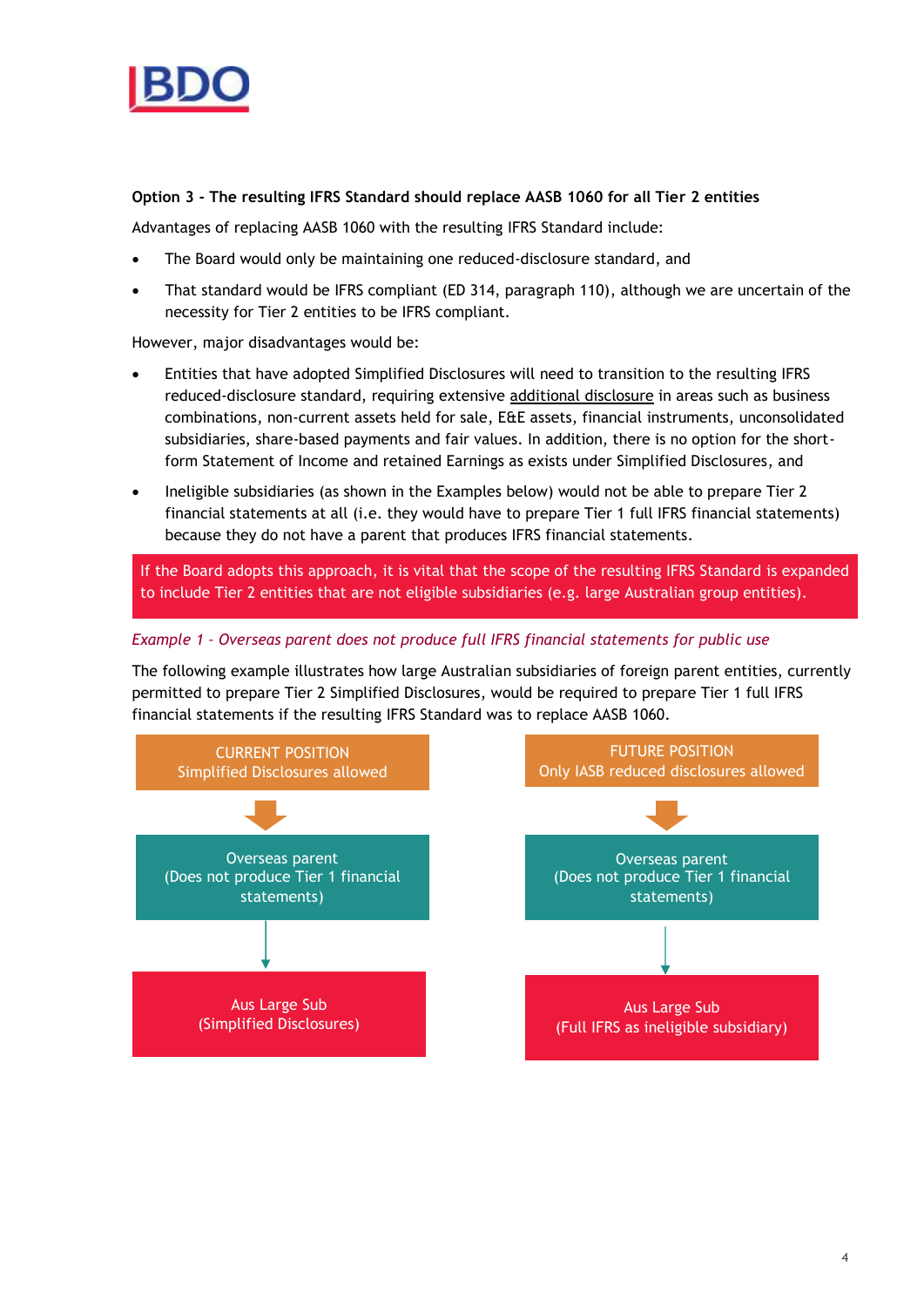

## *Example 2 – Ultimate Australian parent entity is an Australian Tier 2 entity*

In the following group structure for a large Australian private group, if AASB 1060 were replaced, the ultimate Australian parent entity would be required to prepare full IFRS Tier1 financial statements because it is not an eligible subsidiary. Any Australian subsidiaries would then be eligible for reduced disclosures in the resulting IFRS Standard.



*\*A further question arises as to whether Tier 1 financial statements prepared in accordance with Australian Accounting Standards, and claiming compliance with IFRS, will be considered to meet the requirement for an eligible subsidiary in Scope paragraph 6(c), i.e. has an ultimate or intermediate parent that produces consolidated financial statements availab*le for public use that comply with IFRS Standards. This is particularly relevant given the Board's discussions at its September 2021 Board meeting regarding proposed changes to AASB 1, paragraph D16.

## **Option 4 – Not issuing the resulting IFRS Standard in Australia at all (i.e. retain AASB 1060 as the only reduced-disclosure standard in Australia)**

Our additional option propositioned above is not to issue the resulting IFRS Standard in Australia at all, resulting in only one Tier 2 reporting framework, being Simplified Disclosures (AASB 1060).

Advantages of such an approach include:

- The Board having to maintain only one reduced-disclosure standard
- Time and cost savings for preparers and auditors having to train staff on only one reduceddisclosure standard, as well as only having to maintain one disclosure checklist.

However, there are disadvantages to this approach, being: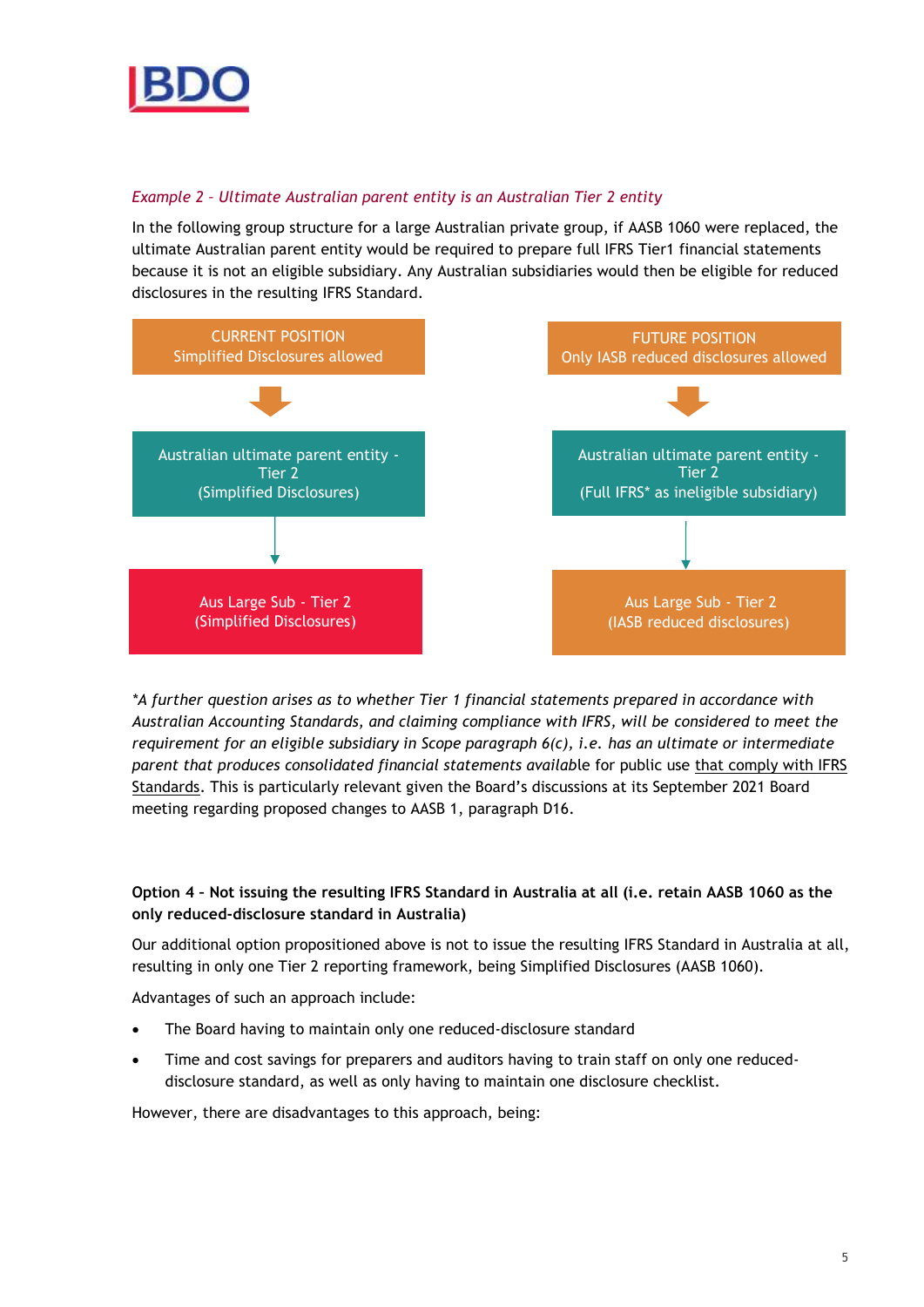

- Australian eligible subsidiaries not being able to use global disclosure templates for the purposes of local filings
- Entities required to claim compliance with IFRS might not be able to do so as they would not be using the IFRS reduced disclosure standard.

### **Question 2**

If AASB 1060 is retained by the AASB, whether amendments to AASB 1060 are warranted, and if so, the amendments you would suggest.

### **BDO Comment:**

If AASB 1060 is retained as noted in Options 1 and 2 above, we do not consider any further amendments necessary to AASB 1060 because it will be an alternative reduced disclosure standard that sits alongside the IFRS standard and Australian entities can choose to adopt it if it suits.

### **Question 3**

Whether there are any regulatory issues or other issues arising in the Australian environment that may affect implementation of the proposals, particularly issues relating to:

- (a) Not-for-profit entities, and
- (b) Public sector entities, including GAAP/GFS implications?

### **BDO Comment:**

### **Issues arising in the Australian environment if the resulting IFRS standard is adopted via one of the options noted in Question 1 above**

1. Are Australian Accounting Standards same as IFRS?

As noted in our discussion for Question 1 (Option 3 – Example 2) above , the proposals in Scope paragraph 6(c) require an eligible subsidiary to have an ultimate or intermediate parent that produces consolidated financial statements available for public use that comply with IFRS Standards.

We are unsure whether an Australian parent entities preparing Tier 1 financial statements in accordance with Australian Accounting Standards, and claiming compliance with IFRS, will be considered to meet this requirement, resulting in its Australian or overseas subsidiaries being eligible subsidiaries of such Australian parent. This is particularly relevant given the Board's discussions at its September 2021 Board meeting regarding proposed changes to AASB 1, paragraph D16. We believe that this issue needs clarifying in any proposed standard.